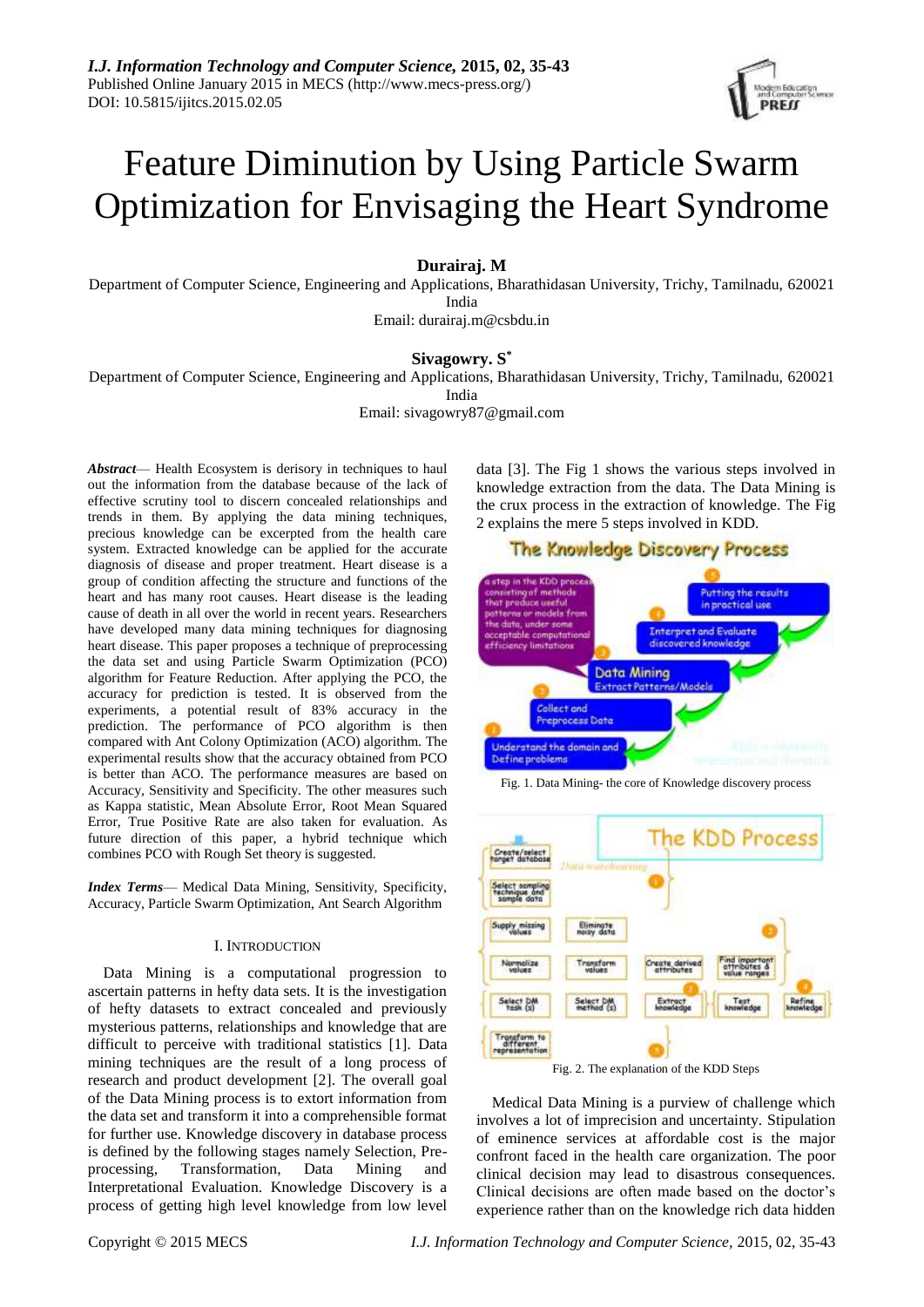in the database. This in some cases results in errors and excessive medical cost which affects the quality of service to the patients [4]. Medical history data comprise of a number of tests essentials to diagnose a particular disease. It is possible to gain the advantage of Data mining [5], [6], [7] in health care by employing it as an intelligent indicative tool [8]. Accuracy of the prediction can also be improved by using Data Clustering Algorithms [9]. The researchers in the medical field have succeeded in identifying and predicting the disease with the aid of Data mining techniques [10]. Association rules of Data Mining have been significantly used in health data prediction [11], [12], [13]. The eventual goal of knowledge discovery is to identify factors which tend to improve the quality and effectiveness of health care.

The rise of health care cost is one of the world's most important problems [5]. The medical term for Heart Disease/Heart Attack is Myocardial Infarction (MI) or Acute Myocardial Infarction (AMI). Heart attack transpires when there is indiscretion in the flow of blood and heart muscle is injured because of inadequate oxygen supply [14]. Risk factors for Myocardial Infarction include smoking, high blood pressure, cholesterol, Diabetes, Family history, etc.,. The most common symptom is severe chest pain and so called as Angina. Cardio Vascular Disease (CVD) clinical guidelines spotlight on the management of single risk factors [15]. In majority of cases, it doesn't work since risk factors crop up in clusters, that is, the presence of single risk factor which indicates the presence of other risk factors too. It is apparent that the presence of multiple risk factors increases the sternness of CVD.

World Health Organization in the year 2008 reported that 30% of total global deaths are due to Cardio Vascular Disease (CVD). It is analyzed that CVD patients will increase from 300 million to 600 million by 2020 [16]. By 2030, almost 25 million people will die from CVDs, mainly from heart disease and stroke [17], [18]. These are projected to remain the CVD is the single leading cause of death. The CVD is also expected to be the leading cause of deaths in developing countries due to changes in lifestyle, work culture and food habits. Hence, more careful and efficient methods of diagnosing cardiac diseases and periodic examination are of high importance [19], [20].

The paper is organized as follows: Section II gives the magnitude about Feature Selection. Section III gives detail information about the Particle Swarm Optimization. Section IV describes about the data set collected for experimentation. Section V evaluates the set up used for Feature Reduction and Section VI discusses the results. Section VII concludes the paper.

#### II. FEATURE SELECTION

The Classification accuracy rate is influenced by the factor called Feature Selection. It is a process of eliminating features with little or no information. If there is a large number of feature, the dimension of the space will be large and non-clean, which will degrade the classification accuracy rate [21]. In machine learning and statistic, the feature selection is considered as a problem of global combinatorial optimization [22]. Feature Selection techniques has three main advantages when constructing predictive models. The main benefits of the feature selection are that it improves the model interoperability, abridge the training time and over fitting which is for enhancing the generalization.

A good feature selection mechanism is needed to increase the processing rate with predictive exactitude and avoid incomprehensibility [23]. Feature selection is needed to reduce the problem size and resultant search space for learning algorithm. In general, two important goals of Feature Selection are to minimize the classification error and number of attributes [24]. There are number of Feature Selection algorithms available for Data Mining. The complicated task is to find the opposite algorithm which would select the feature relevant to the task without affecting the quality of the result. The Swarm Intelligent techniques are mostly used for Feature reduction. But PSO is found to be effectual since it computes the individual best of each particle and finally compares all the individual particles to get the global best. It is also palpable that the Redunt feature obtained by PSO would not affect the accuracy.



The Fig 3 explains the unified view of Feature Selection process. Feature selection and Model Fitting/Performance Evaluation are the two phases of feature selection process. Feature selection process involves three steps. The first step is using research strategies to generate a candidate set which contains a subset of original features. The next step is evaluation of the candidate set and estimating the utility of features in the candidate set. Some features in the candidate set may be discarded or added to the selected feature set according to their relevance [25]. And the final step is determining whether the current sets of selected features are good enough. The feature set selected can be used to filter the training and test the data for model fitting and prediction.

## III. PARTICLE SWARM OPTIMIZATION

Particle Swarm Optimization (PSO) is an accepted and semi-robotic algorithm. It is based on the social behavior associated with bird's flocking for optimization problem.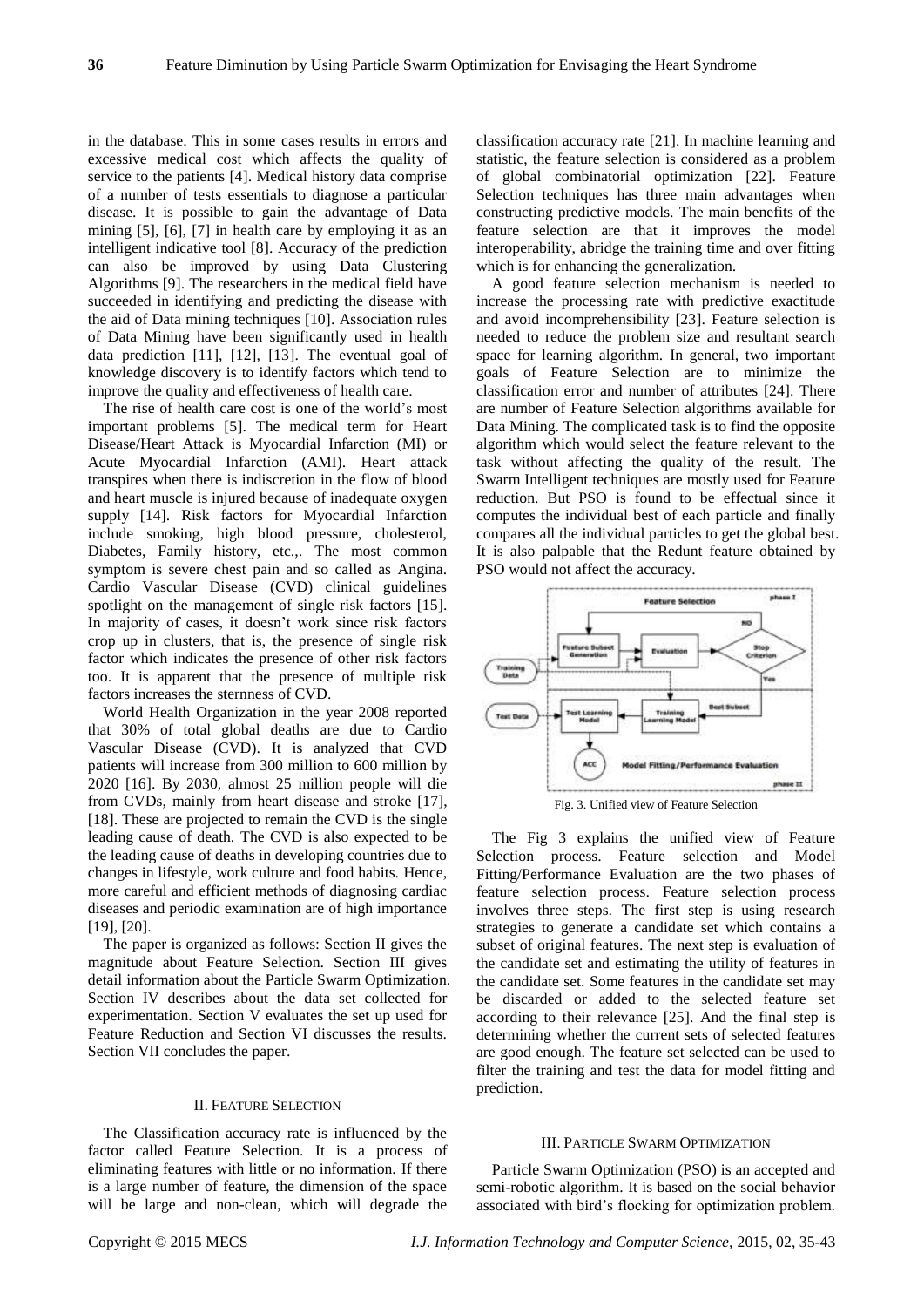A social behavior pattern of organisms that live and interact within large groups is the inspiration for PSO. The PSO is easier to put into operation than Genetic Algorithm. It is for the reason that PSO doesn't have mutation or crossover operators and movement of

particles is effected by using velocity function [26]. In PSO, each particle adjusts its own flying memory and its companion's flying experience in order to flying in the search space with velocity. The precise functioning of PSO is as depicted in Fig 4.



Fig. 4. Functioning of PSO

In the basic PSO, Particle Swarm consists of 'n' particles. The position of each particle stands for potential solution in D-dimensional space. Individuals, potential solutions, flow through hyper dimensional search space. The experience or acquired knowledge about its neighbors influences the changes in a particle within the swarm. The PSO algorithm involves of just three steps, which are being replicated until stopping condition, they are as follows.

- (i) Evaluate the fitness of each particle.
- (ii) Update individual and global best functions.
- (iii)Update velocity and position of each particle.

The position of each particle is influenced by the bestfit particle of the entire swarm [27]. Each individual particle i  $\in$  [1... n] where n > 1, has current position in search space  $x_i$ , a current velocity  $v_i$  and a personal best position Pbest,i where i is the smallest value determined by objective function f. By using the  $P_{best,i}$ , the global best position  $G<sub>best</sub>$  is calculated, which is the buck value obtained by comparing all the  $P_{best,i}$ .

The P<sub>best,i</sub> is calculated by using the formula

$$
p_{best,i} = \begin{cases} P_{best,i} & \text{if } f(x_i) > P_{best,i} \\ x_i & \text{if } f(x_i) \le P_{best,i} \end{cases}
$$
 (1)

The formula used to calculate Global Best Position G<sub>best</sub> is

$$
G_{best} = \{ \min \{ P_{best,i} \},
$$
  
where  $i \in [1, ..., n]$   
where  $n > 1$  (2)

Velocity can be updated by using the formula

$$
V_i^{t+1} = \text{wV}_i(t) + c_1 r_i [x_i(t) - x_i(t)]
$$
  
+ 
$$
c_2 r_2 [g(t) - x_i(t)]
$$
 (3)

where  $v_i(t)$  is the velocity, w,  $c_1$  and  $c_2$  are user supplied co-efficient. The  $r_1$  and  $r_2$  are random values  $x_i(t)$ is the individual best solution,  $g(t)$  is the swarm's global best candidate solution.  $w v_i(t)$  is known as inertia component. The inertia component is responsible for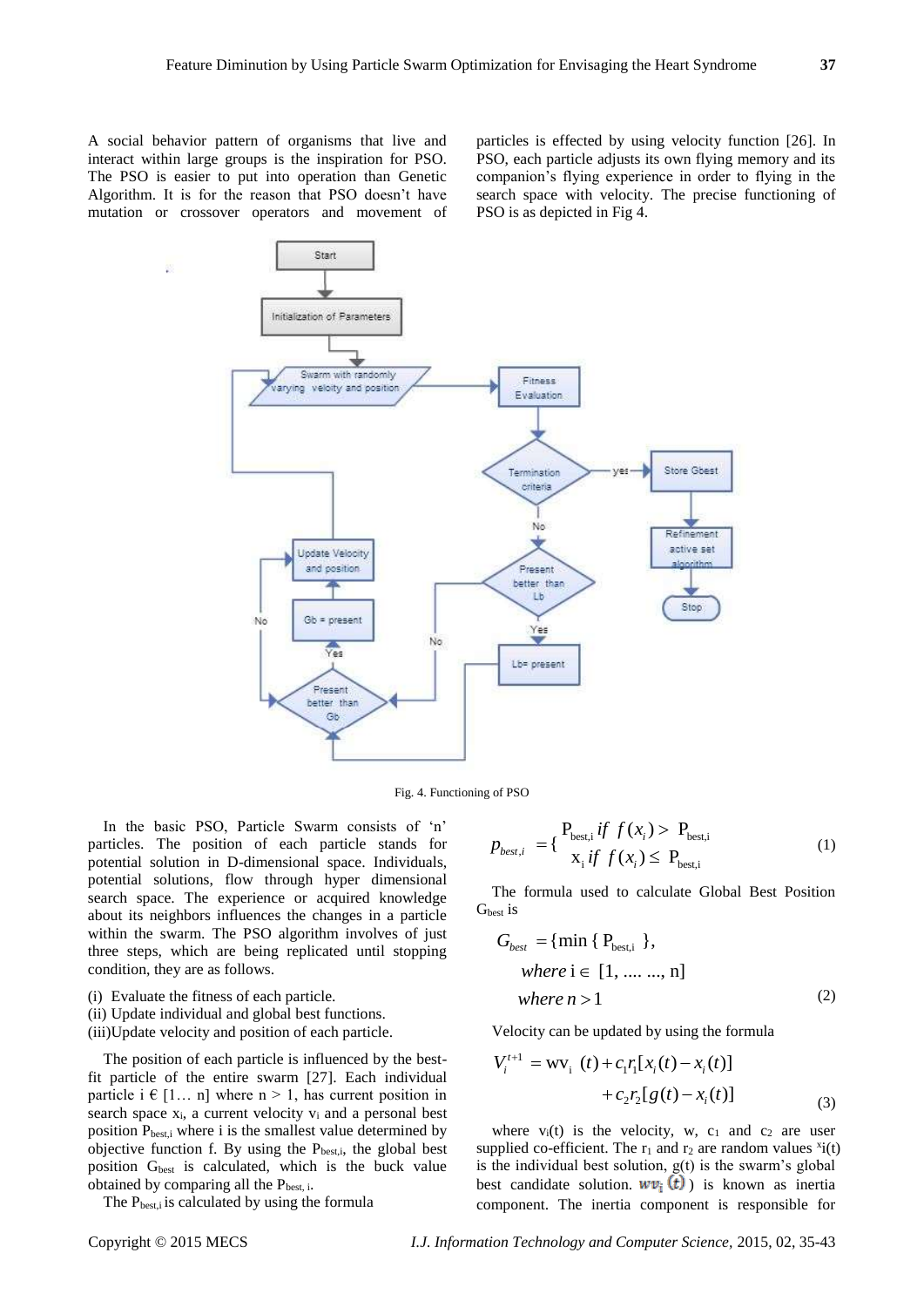keeping the particle moving in same direction, it was originally heading. Inertia component value lies between 0.8 to 1.2. Lower the values of inertia component, it speeds up the convergence of swarm to optima. But higher value encourages the exploration of entire search space.  $c_1r_1$  [(x<sub>i</sub>(t)-x<sub>i</sub>(t)] is known as cognitive component. It pretense as a particle's memory and it verge to return to the region of search space, where it experiences high individual factors.  $c_2r_2$   $[(g(t)-x_i(t))]$  is known as social component, which causes the particle to move to the best region the swarm has found so far.

The pseudo code of the Particle Swarm Optimization Algorithm is as given below.

#### **Algorithm PSO**

## *Input:*

 $m$ : the swarm size;  $c_1$ ,  $c_2$ : positive acceleration constants; w: inertia weight

MaxV: maximum velocity of particles MaxGen: maximum generation MaxFit: maximum fitness value

*Output:* 

P<sub>gbest</sub>: Global best position

#### *Begin*

Swarms  $\{x_{id}, v_{id}\}$  =Generate (m); /\*Initialize a population of particles with random positions and velocities on S dimensions \*/ Pbest(i)=0;  $i = 1, \ldots, m, d=1, \ldots, S$ 

```
Gbest = 0; Iter = 0;
    While (Iter<MaxGen and Gbest < MaxFit)
    {For (every particle i)
      {Fitness(i)=Evaluate(i);
        IF(Fitness(i)>Pbest(i))
       {Pbest}(i)=Fitness(i); p_{id}=x_{id}; d=1, \ldots, S} IF(Fitness(i)>Gbest(i))
        {Gbest(i)=Fitness(i);gbest=i;
      }
    For (every particle i)
      {For(every d){
       v_{\rm id} = w^* v_{\rm id} + c_1^* rand()^* (p_{\rm id} - x_{\rm id}) + c_2^* Rand()^* (p_{\rm gd} - x_{\rm id})IF (v_{id} > MaxV) \{ v_{id} = MaxV; \}\text{IF } (v_{id} < -\text{Max}V) \{ v_{id} = -\text{Max}V \}x_{id} = x_{id} + y_{id} }
     }
   Iter=Iter+1;
   \frac{1}{2} rand() and Rand() are two random functions in the
range [0,1]*/
   Return P_{gbest}
```
*End*

## III. RELATED WORK

Genetic Algorithm [28], [29] was used to determine the attributes for the diagnosis of heart disease. Feature extraction was done with the aid of Genetic Algorithm (GA). The number of attributes used to predict was reduced to 6 by using GA.

Subhagata Chattopadhyay [30] has mined some important pre-disposing factors of heart attack. 300 real world cases were taken for study. 12 factors were taken. Divisive Hierarchical Clustering (DHC) techniques was used to cluster the sample as 'single' , 'average' and 'complete' linkage. It was observed from their results that male with age group of 23-60 are prone to suffer severe and moderate heart attack, where women over 50 years are affected mostly with mild attacks.

A modified Multi Swarm PSO [31] was studied to crack discrete problems with number of sub swarm and a multi swarm scheduler that can scrutinize and control each sub swarm using the rule. For Feature Selection, Improved Feature Selection (IFS) was incorporated with Multi Swarm PSO and Support Vector Machine was integrated with F-Score. Recital of the anticipated method was compared with Standard PSO, Genetic Algorithm and Grid search. The proposed method performs drastically in terms of classification accuracy rate.

Xiangyang Wang [31] proposed a feature selection strategy based on rough sets and PSO. PSORSFS algorithm and other feature selection algorithm were implemented using Matlab. PSO was found to obtain optimal solution so quickly. It was observed that inertia weight and maximum velocity have an imperative brunt in the performance of PSO.

PSO was combined with K-Nearest Neighbor (PSOK-NN) classifier [32] to determine Coronary artery disease by using exercise stress testing data. It was composed of two steps. At the first step, a particle was generated which demonstrates the whole sample optimally in training data for both health and unhealthy patients. Then the class of test sample was determined by using the distance of the test sample generated by utilizing K-Nearest Neighbor algorithm. The accuracy obtained while using PSOK-NN was 92.49%.

Benxian Yue and et. al., [33] depict that PSO can be used as a solution to find the appropriate features by using Rough Set Theory. The proposed method observed the change of positive region as the particles proceed through the search space. The performance of the algorithm is evaluated with Genetic Algorithm. The fitness of each individual is evaluated during search procedure. When compared with Genetic Algorithm, it is perceived that PSO requires shorter time to obtain better results.

In [34], a hybrid filter-wrapper feature subset selection algorithm is presented which is based on PSO. Maximum relevance minimum redundancy PSO (mr<sup>2</sup>PSO) uses the mutual information available from the filter model to weigh the bit selection probabilities in discrete PSO. This method integrated mutual information filter model within the PSO based wrapper model. Mutual dependence of two variables is measured by the quantity called mutual information. The mutual information is expressed as a composite measure of feature relevance and redundancy. The probability of the features is weighed by using feature relevance and redundancy, which enhances the convergence rate and solution quality of feature subset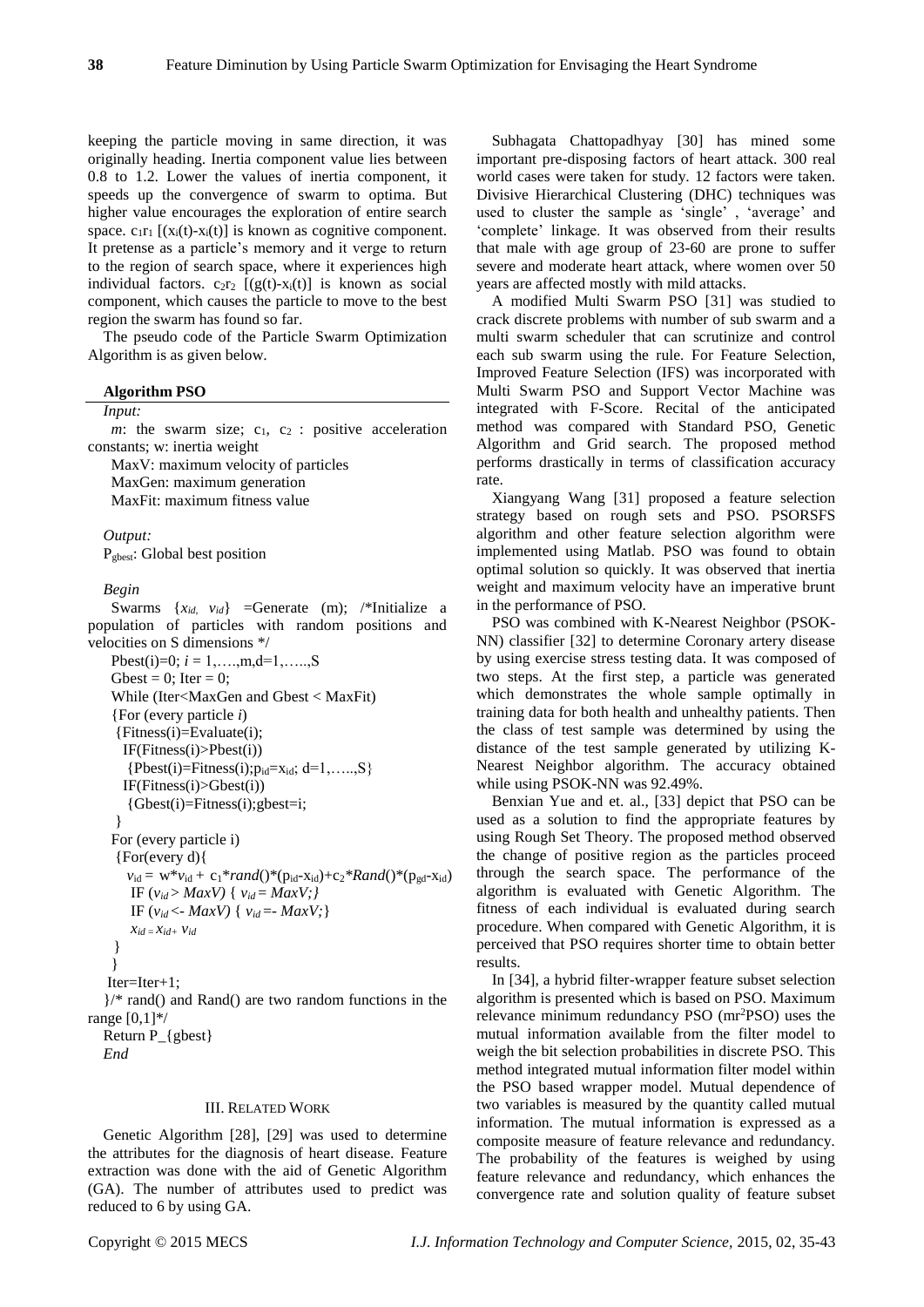selection. A stratified 10-fold cross validation is recommended.

In [35], it is recommended that hill climbing rough set approach is inadequate to find optimum solution. It is not feasible for complete search even in medium-sized data set. The PSO interacts with individuals in the population to find the optimal region in complex search space. The main pro of PSO over GA is that it doesn't require cross over or mutation operation and also inexpensive in terms of both memory and run time. Experimental results show that PSO is efficient for rough set based feature selection.

In [36], a computer aided diagnosis system has been introduced for the heart valve disease by using binary PSO and Support Vector Machine (SVM) algorithm in conjunction with K-nearest neighbor and leave-one-out cross validation. The most weighted feature is selected by using binary PSO algorithm. SVM is used to classify the outcome into two classes as healthy and having heart valve disease. The proposed method helps to optimize the feature selection process. It can also be used an ideal preprocessing tool since it increase the classification accuracy.

A Neuro-Fuzzy System [37] was designed with eight input fields and one output field to predict the heart disease. It detects the risk level of the output classified into four classes. The system was designed in such a way that the patient can refer it for personal use too.

## IV. DATASETS

The Data set used for experimentation is taken from Data mining repository of the University of California, Irvine (UCI). Data set from Cleveland Data set, Hungary Data set, Switzerland Data set, Long beach and Statlog Data set are collected. Cleveland, Hungary, Switzerland and Va long beach data set contains 76 attributes. Among all the 76 attributes, 14 attributes are taken for experimentation, since all the published experiments refer to using only this subset of 14. Researchers in the medical domain most commonly use Cleveland data set and Statlog data set for testing purpose. This is because all the other data set has more number of missing values than Cleveland data set [5].

Table 1. Attributes Information

| No.            | <b>Name</b> | <b>Description</b>                                                                                                       |  |
|----------------|-------------|--------------------------------------------------------------------------------------------------------------------------|--|
| 1              | Age         | Age in Years                                                                                                             |  |
| $\overline{c}$ | <b>Sex</b>  | $1$ =male, 0=female                                                                                                      |  |
| 3              | Cp          | Chest pain type(1 = typical angina, 2 = atypical angina, 3 = non-anginal pain, 4 = asymptomatic)                         |  |
| 4              | Trestbps    | Resting blood sugar (in mm Hg on admission to hospital)                                                                  |  |
| 5              | Chol        | Serum cholesterol in mg/dl                                                                                               |  |
| 6              | <b>Fbs</b>  | Fasting blood sugar>120 mg/dl(1= true, 0=false)                                                                          |  |
| 7              | Restecg     | Resting electrocardiographic results $(0 = normal, 1 = having ST-T$ wave abnormality, $2 = left$ ventricular hypertrophy |  |
| 8              | Thalach     | Maximum heart rate                                                                                                       |  |
| 9              | Exang       | Exercise induced angina                                                                                                  |  |
| 10             | Oldpeak     | ST depression induced by exercise relative to rest                                                                       |  |
| 11             | Slope       | Slope of the peak exercise ST segment (1=upsloping, 2=flat, 3= downsloping)                                              |  |
| 12             | Ca          | Number of major vessels colored by fluoroscopy                                                                           |  |
| 13             | Thal        | $3=$ normal, 6=fixed defect, 7= reversible defect                                                                        |  |
| 14             | Num         | Class(0=healthy, 1=have heart disease)                                                                                   |  |

*A. Attribute types:*

- $\triangleright$  Real : 1,4,5,8,10,12
- Ordered:11
- $\triangleright$  Binary: 2,6,9
- $\triangleright$  Nominal: 7,3

The data set gathered for mining will contain either numeric attributes or nominal attributes. The data set collected for Heart disease encompasses both the numeric and nominal attributes. From the 14 attributes, the listed features such as age, trestbps, Chol, thalach and oldpeak are numeric attributes and the remaining 9 comes under nominal.

## V. EVALUATION SETUP

Data Preprocessing [38] plays a trivial role in Data Mining. The training phase in the Data Mining during Knowledge Discovery will be very complicated if the

data contains irrelevant or redundant information or more noisy and unreliable data. The medical data contain many missing values. So preprocess is an obligatory step before training the medical data. The data set is preprocessed to remove the missing values and noisy data. After preprocessing, a total of 303 instances with 13 attributes are trained before applying Feature Reduction algorithm. The performance of all algorithms is calculated by computing its Sensitivity, Specificity and Accuracy. It can be calculated as follows

$$
Accuracy = \frac{(TP + FN)}{(TN + TP + FN + FP)} * 100
$$

$$
Sensitivity = \frac{TP}{TP + FN} * 100
$$

$$
Specificity = \frac{TN}{TN + FN} * 100
$$

Copyright © 2015 MECS *I.J. Information Technology and Computer Science,* 2015, 02, 35-43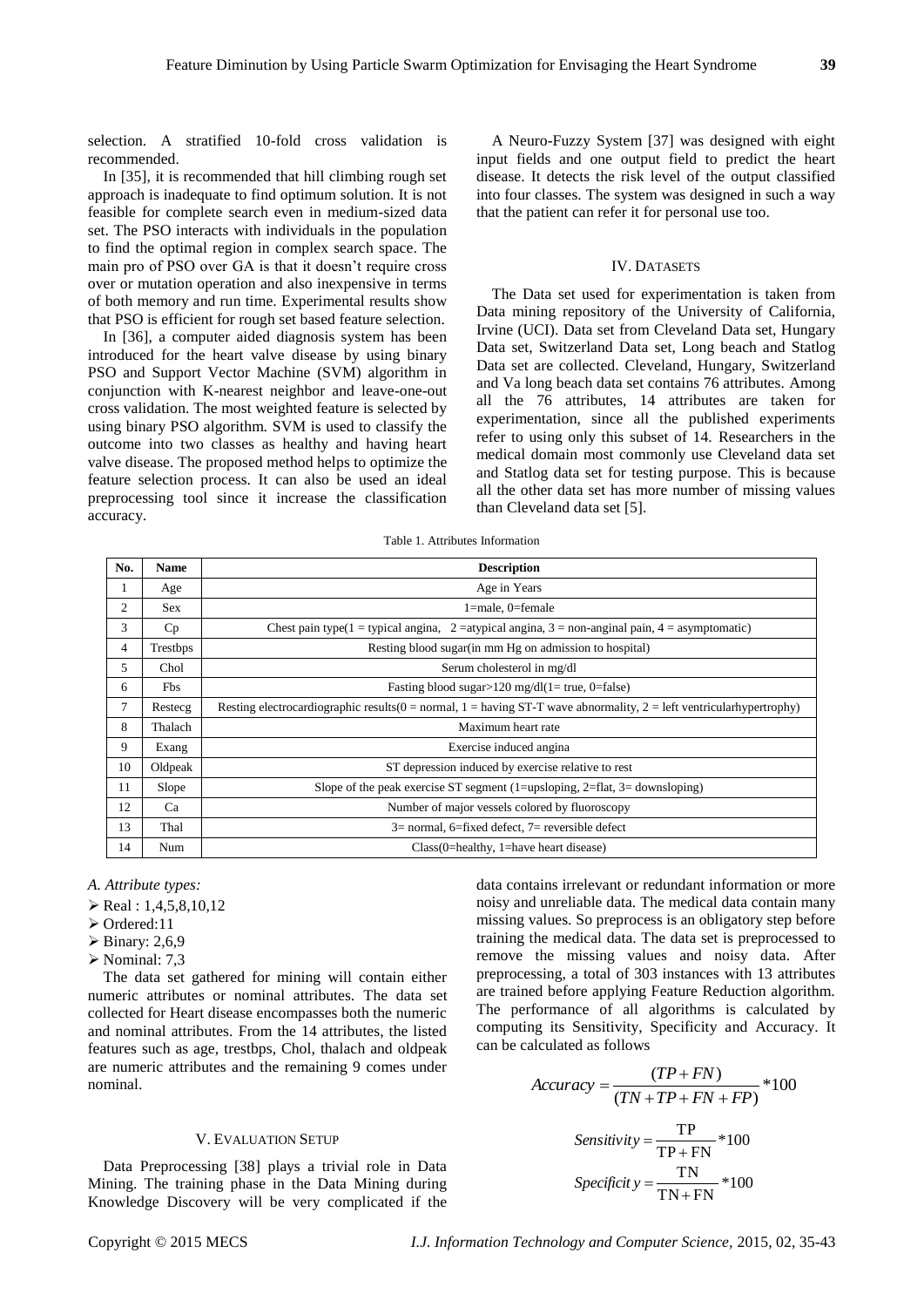Sensitivity is used to correctly classify the individual as diseased and Specificity is to classify the individual as disease free. The True Positive Rate (TPR) and False Positive Rate are also calculated. If the Kappa Statistic value is 0.7 or greater than 0.7, then it is said to good statistic correlation. The correlation is found to be better in the case of high Kappa value.

 $True$  Positive Rate =  $\frac{True$  Positive + False Negative)

$$
False Positive Rate = \frac{False Positive}{(False Positive + True Negative)}
$$

$$
Precision = \frac{TruePositive}{(TruePositive + FalsePositive)}
$$

The data set is classified by using Radial Basis Function and Multilayer Perceptron Network. The table below summarizes the result obtained before applying the Feature Reduction techniques. The data set is subject to 10 fold cross validation. The cross validation technique is used to estimate the performance of a predictive model. In the 10 fold cross validation; the data sets are divided into 10 sets. Among the 10 data sets, 9 data sets are used for training and 1 is used for testing. The mean accuracy of the result obtained is as tabulated in Table 2.

Table 2. Mean accuracy of the results obtained

|                                    | <b>RBF</b> | <b>MLP</b> |
|------------------------------------|------------|------------|
| Correctly classified instance (%)  | 93.39      | 97.03      |
| Kappa statistic                    | 0.89       | 0.94       |
| Mean Absolute Error                | 0.09       | 0.15       |
| <b>Relative Mean Squared Error</b> | 0.22       | 0.28       |
| Relative Absolute Error (%)        | 20.13      | 31.23      |
| Root Relative Squared Error (%)    | 45.26      | 57.05      |
| True Positive Rate                 | 0.93       | 0.89       |
| <b>False Positive Rate</b>         | 0.06       | 0.11       |
| Precision                          | 0.93       | 0.89       |
| Recall                             | 0.93       | 0.89       |
| F-Measure                          | 0.93       | 0.89       |
| ROC Area                           | 0.97       | 0.94       |

The attribute number is abridged when the Feature reduction techniques are applied. Particle Swarm Optimization, Genetic Search and Ant Search are the Feature reduction techniques taken for experiments. The below Fig 5 shows the condensed number of attributes when PSO is applied. It is apparent that the attribute number is reduced from 13 to 5. CfsSubsetEval is used along with PSO and ACO which evaluates the worth of a subset of attributes by considering the individual predictive ability of each feature along with the degree of redundancy between them.

A total of 14 attributes is given for evaluation by using the PSO algorithm. The attribute number is reduced to five after applying the algorithm is cp, exang, slope, ca and thal with the merit of 0.280. The result obtained after reducing the number of attributes by using PSO is as tabulated in Table 3.

Best subset found is 3 9 11 12 13 with merit: 0.28004022964034225

Attribute Subset Evaluator (supervised, Class (nominal): 14 num): CFS Subset Evaluator Including locally predictive attributes

Selected attributes: 3, 9, 11, 12, 13 : 5

 $\overline{c}$ exand slope ca

thal

Fig. 5. Reduced attributes after applying PSO algorithm

Table 3. Results obtained after reducing attributes by using PSO

|                                    | <b>RBF</b> | <b>MLP</b> |
|------------------------------------|------------|------------|
| Correctly classified instance (%)  | 83.49      | 81.84      |
| Kappa statistic                    | 0.66       | 0.63       |
| Mean Absolute Error                | 0.23       | 0.22       |
| <b>Relative Mean Squared Error</b> | 0.35       | 0.38       |
| Relative Absolute Error (%)        | 47.06      | 44.76      |
| Root Relative Squared Error (%)    | 70.68      | 77.60      |
| True Positive Rate                 | 0.83       | 0.81       |
| <b>False Positive Rate</b>         | 0.17       | 0.18       |
| Precision                          | 0.83       | 0.81       |
| Recall                             | 0.83       | 0.81       |
| F-Measure                          | 0.83       | 0.81       |
| ROC Area                           | 0.83       | 0.81       |

Apart from PSO, Ant Search algorithm is also applied to the data set to ascertain the results of proposed work. When Ant Search Algorithm is applied, the attribute numbers are reduced to 3. It can be visualized in the Fig 6 given below. The reduced attributes are chol, exang and thal with merit of 0.232.

Best subset found is 5 9 13 with merit: 0.23167836871429853

Attribute Subset Evaluator (supervised, Class (nominal): 14 num): CFS Subset Evaluator Including locally predictive attributes

Selected attributes: 5, 9, 13 : 3 chol exang thal

Fig. 6. The Reduced number of attributes after applying ACO algorithm

The results of training obtained after applying the Ant Search algorithm on the reduced data set is as tabulated in Table 4.

Table 4. Results obtained after reducing the attributes by using ACO*.*

|                                   | <b>RBF</b> | <b>MLP</b> |
|-----------------------------------|------------|------------|
| Correctly classified instance (%) | 72.27      | 73.92      |
| Kappa statistic                   | 0.44       | 0.46       |
| Mean Absolute Error               | 0.32       | 0.28       |
| Relative Mean Squared Error       | 0.46       | 0.49       |
| Relative Absolute Error (%)       | 66.08      | 56.71      |
| Root Relative Squared Error (%)   | 92.48      | 100.13     |
| True Positive Rate                | 0.72       | 0.73       |
| <b>False Positive Rate</b>        | 0.28       | 0.28       |
| Precision                         | 0.72       | 0.73       |
| F-Measure                         | 0.72       | 0.73       |
| ROC Area                          | 0.72       | 0.73       |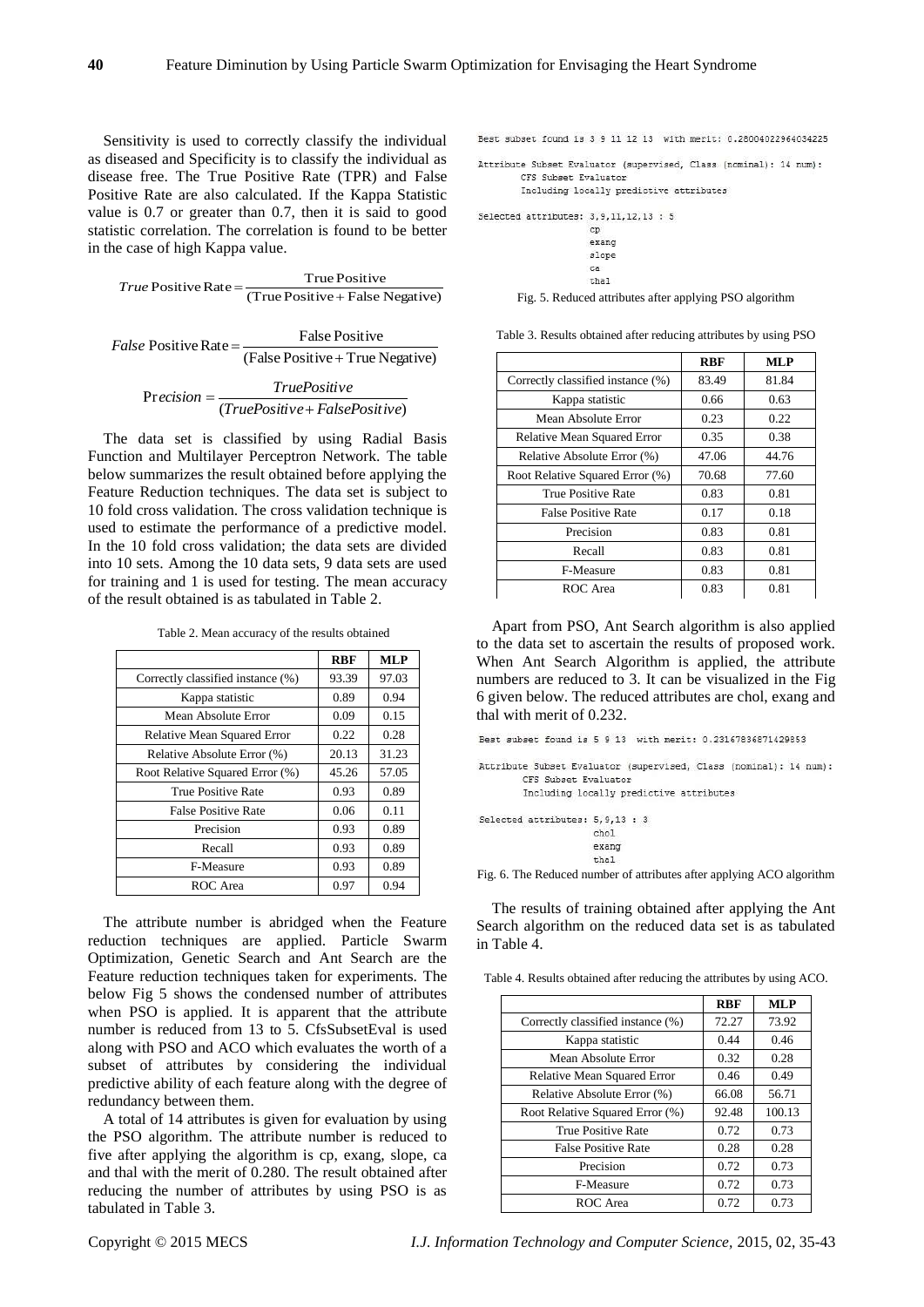#### VI. RESULTS AND DISCUSSION

It is observed that the application of Feature reduction algorithm on data set resulted in reduced number of attributes. The Fig 7 depicts the number of attributes reduced when applying the algorithms. It is scrutinized that the attribute number is reduced to a minimum number as 5 and 3 after the Particle Swarm Optimization and Ant Colony Optimization algorithm is utilized.



Fig. 7. Comparing the results obtained after applying PSO and ACO.

The performance of the algorithm employed for building the model is recognized by calculating its sensitivity, specificity and accuracy. The increase in the sensitivity, accuracy and specificity proves that the algorithm has performed very well for the purpose which it is retained. From the Fig 8, it is observed that the PSO algorithm outperforms ACO in every case of Sensitivity, Specificity and Accuracy. ACO outstand PSO in reducing the number of attributes. But when calculating the accuracy it is observed that the data set reduced by using PSO gives more accuracy than ACO. The main intention of feature reduction is that the number of feature should be abridged without distressing the prediction accuracy. The PSO algorithm is more fit for the purpose of feature reduction since it doesn't affect the accuracy.



Fig. 8. Performance Evaluation of Algorithms based on Sensitivity, Specificity and Accuracy

The ROC area is plotted by taking True Positive Rate and False Positive Rate in the X and Y axes respectively. It is a tradeoff between the sensitivity and specificity. The ROC area which is nearer to the value of 0.80 to 0.90 yields a good result. The ROC area of PSO and ACO is given below for both RBF and MLP network. The Fig 9 & 10 shows the ROC Curve Area for PSO Algorithm. For the MLP network the Area under Curve (AUC) was found to be 0.86. The value shows that the PSO provides

promising results in feature extraction. The AUC for RBF network is 0.89. The area close to the left corner of the curve will always provide better results. In ACO, the AUC for the MLP and RBF network is 0.76 and 0.75 respectively. The Fig 11 & 12 shows the results obtained. From the AUC, it is evident that the feature extraction by using PSO will provide promising results without affecting the prediction accuracy of the disease



Fig. 9. The ROC Curve for MLP network by using PSO Algorithm



Fig. 10. The ROC Curve for RBF network by using PSO Algorithm



Fig. 11. The ROC Curve for MLP network by using ACO Algorithm



Fig. 12. The ROC Curve for RBF network by using ACO Algorithm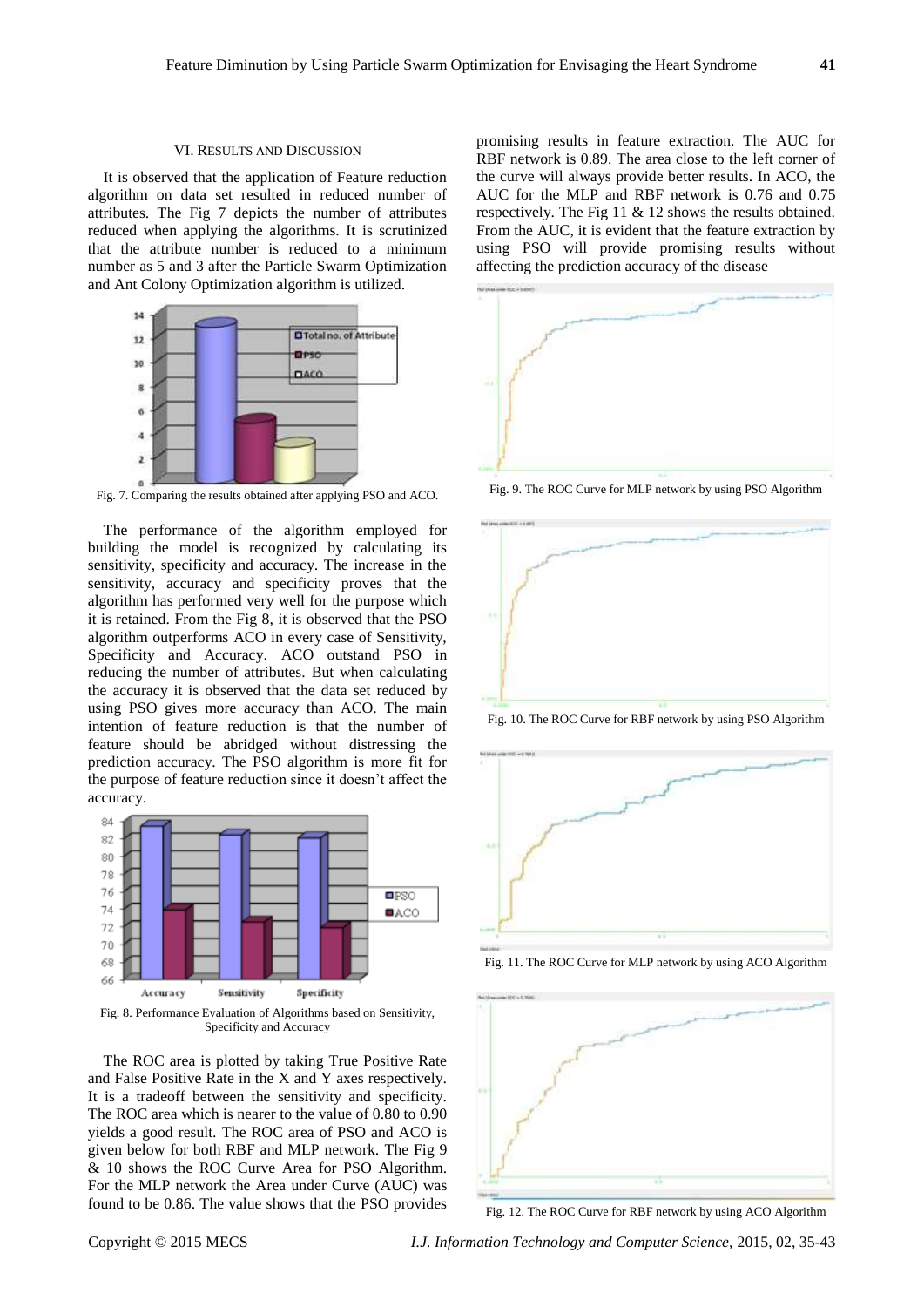#### VII. CONCLUSION

Predicting heart disease by applying Data Mining techniques is the most exigent chore. Before applying the PSO, it is found that the prediction accuracy is around 93 to 97%, depending on the type of Neural Network taken for classification. Tumbling the number of attributes will lessen the training time. Reducing the number of attributes without affecting the accuracy is the problem taken to study. Particle Swarm Optimization algorithm is taken to study. Removing and correcting all the boisterous data and extracting information from the medical data would help medical practitioners in many ways. The Swarm Intelligence algorithm like PSO and ACO are compared with each other. It is noticed that PSO gives an accuracy of 83% which is better than the ACO. To improve more accuracy in prediction, hybridizing PSO with Rough Set theory may yield better result, which is the future direction of this work.

#### **REFERENCES**

- [1] Jabbar M.A., "Knowledge discovery from mining association rules for Heart disease Prediction*", JATIT*, Vol 41(2), pp 166-174, 2012.
- [2] Bhagyashree Ambulkar and Vaishali Borkar "Data Mining in Cloud Computing*",* MPGINMC, *Recent Trends in Computing*, ISSN 0975-8887, pp 23-26,2012.
- [3] Setiawan N.A, " Rule Selection for Coronary Artery Disease Diagnosis Based on Rough Set" ,*International Journal of Recent Trends in Engineering*, Vol 2(5), pp 198-202, Dec 2009
- [4] Raghu. D.Dr, "Probability Based Heart Disease Prediction using Data Mining Techniques", *IJCST*, Vol 2(4), pp 66- 68, Dec 2011
- [5] K.Rajeswari, "Prediction of Risk Score for Heart Disease in India using Machine Intelligence*",IPCSIT*, Vol 4, 2011
- [6] Latha Parthiban and R.Subramanian, "Intelligent Heart Disease Prediction System using CANFIS and Genetic Algorithm*", International Journal of Biological and Life Sciences*, Vol 3(3), pp157-160,2007.
- [7] Liangxiao. J, Harry.Z, Zhihua.C and Jiang.S "One Dependency Augmented Naïve Bayes*", ADMA*, pp 186- 194, 2005.
- [8] Huan Liu and Hiroshi Motoda, Rudy Setiono and Zheng Zhao. "Feature Selection: An Everlasting Frontier in Data Mining", *JMLR: The 4th Workshop on Feature Selection and Data Mining*, 2010.
- [9] Bala Sundar V, "Development of Data Clustering Algorithm for predicting Heart"*, IJCA*, Vol 48(7), pp 8-13, June 2012.
- [10] Rafiah Awang and Palaniappan. S "Web based Heart Disease Decision Support System using Data Mining Classification Modeling techniques" , *Proceedings of iiWAS*, pp 177-187, 2007
- [11] Carlos Ordonez, Edward Omincenski and Levien de Braal "Mining Constraint Association Rules to Predict Heart Disease*", Proceeding of 2001, IEEE International Conference of Data Mining, IEEE Computer Society*, ISBN-0-7695-1119-8, 2001, pp: 433-440
- [12] Deepika. N, "Association Rule for Classification of Heart Attack patients*", IJAEST*, Vol 11(2), pp 253-257, 2011.
- [13] Durairaj.M, and Meena.K" A Hybrid Prediction System using Rough Sets and Artificial Neural Network",

*International Journal of Innovative Technology and Creative Engineering*, Vol 1(7), July 2011.

- [14] Srinivas, Kavitha Rani and Dr. Govarthan, "Application of Data Mining Techniques in Health Care and Prediction of Heart Attack*", IJCSE*, Vol 2(2), pp 250-255, 2010.
- [15] Volpe.M, LRW Erhardt and Williams.B, "Managing Cardiovascular risk: A need for change", *Journal of Human Hypertension*, 2008, pp 1554-1557.
- [16] World Health Organization. Strategic priorities of the WHO Cardiovascular Disease programme. Available online at URL: [http://www.who.int/whr/200. Last accessed](http://www.who.int/whr/200.%20Last%20accessed%20February%202006)  [February 2006.](http://www.who.int/whr/200.%20Last%20accessed%20February%202006)
- [17] Chen A.H., "HDPS: Heart Disease Prediction System*", Computing in Cardiology*, ISSN 0276-6574, pp 557-560, 2011.
- [18] en.wikipedia.org/wiki/myocardial\_infarction
- [19] Nidhi Bhatia and Kiran Jyothi, "A Novel Approach for heart disease diagnosis using Data Mining and Fuzzy logic*", IJCA*, Vol 54(17), pp 16-21, September 2012.
- [20] Rafiah Awang and Palaniappan. S "Intelligent Heart Disease Prediction System Using Data Mining techniques", *IJCSNS*, Vol 8(8), pp 343-350, Aug 2008.
- [21] Latha Parthiban and R.Subramanian, "Intelligent Heart Disease Prediction System using CANFIS and Genetic Algorithm*", International Journal of Biological and Life Sciences,* Vol 3(3), pp157-160, 2007.
- [22] Elbedwehy M.N, "Detection of Heart Disease using Binary Particle Swarm Optimization", *Proceeding of the Federated Conference in Computer Science and Information System*, 2012, pp 177-182.
- [23] Nidhi Bhatia and Kiran Jyothi, "A Novel Approach for heart disease diagnosis using Data Mining and Fuzzy logic*", IJCA*, Vol 54(17), pp 16-21, September 2012.
- [24] Bing Xue," Multi Objective Particle Swarm Optimization for Feature Selection", *GECCO '12*, 2012.
- [25] Huan Liu and Hiroshi Motoda, Rudy Setiono and Zheng Zhao. "Feature Selection: An Everlasting Frontier in Data Mining", *JMLR: The 4th Workshop on Feature Selection and Data Mining,* 2010.
- [26] Alper unler, Alper Murat and Ratna Babu Chinnam, "m2PSO: A maximum relevance minimum redundancy feature selection method based on Swarm Intellignce for SVM Classification", *Elsevier*, 2011, pp 4625-4641.
- [27] Xiangyang Wang, Jie Yang, Xialong Tens and Weijan Xia, Richard Jension, " Feature selection basedon Rough Set and Particle Swarm Optimization", *Pattern Recognition Letters*, 2007, pp: 459-471.
- [28] Anbarasi.M, Anupriya and Iyengar "Enhanced Prediction of Heart Disease with Feature Subset Selection using Genetic Algorithm", *International Journal of Engineering and Technology*, Vol 2(10), 2010, pp 5370-5376.
- [29] Robert D., Matthias P., Williams S., Andras J. ,UCI repository of Machine Learning Databases,University of Califonia. Available online at: www.archive.ics.uci.edu/ml/datasets/Heart+disease. Last accessed in July 2014.
- [30] Subhagata Chatropadhyay, "Mining the risk of heart attack : A comprehensive study", *International Journal of BioMedical Engineering and Technology*, Vol 1(4), 2013.
- [31] Yuanning Liu, Gang Wang, Huiling Chen, Hao Dong, Xiaodong Zhu andSujing Wang " An improved Particle Swarm Optimization for Feature Selection", *Journal of Bionic Engineering*, Vol 8(2), 2011.
- [32] Ismail Babaoglu, Oguz Findik, Erkan Ulker and Nazef Aygul, " A Novel Hybrid Classification Method with PSO and K-nn algorithm for diagnosis of Coronary artery